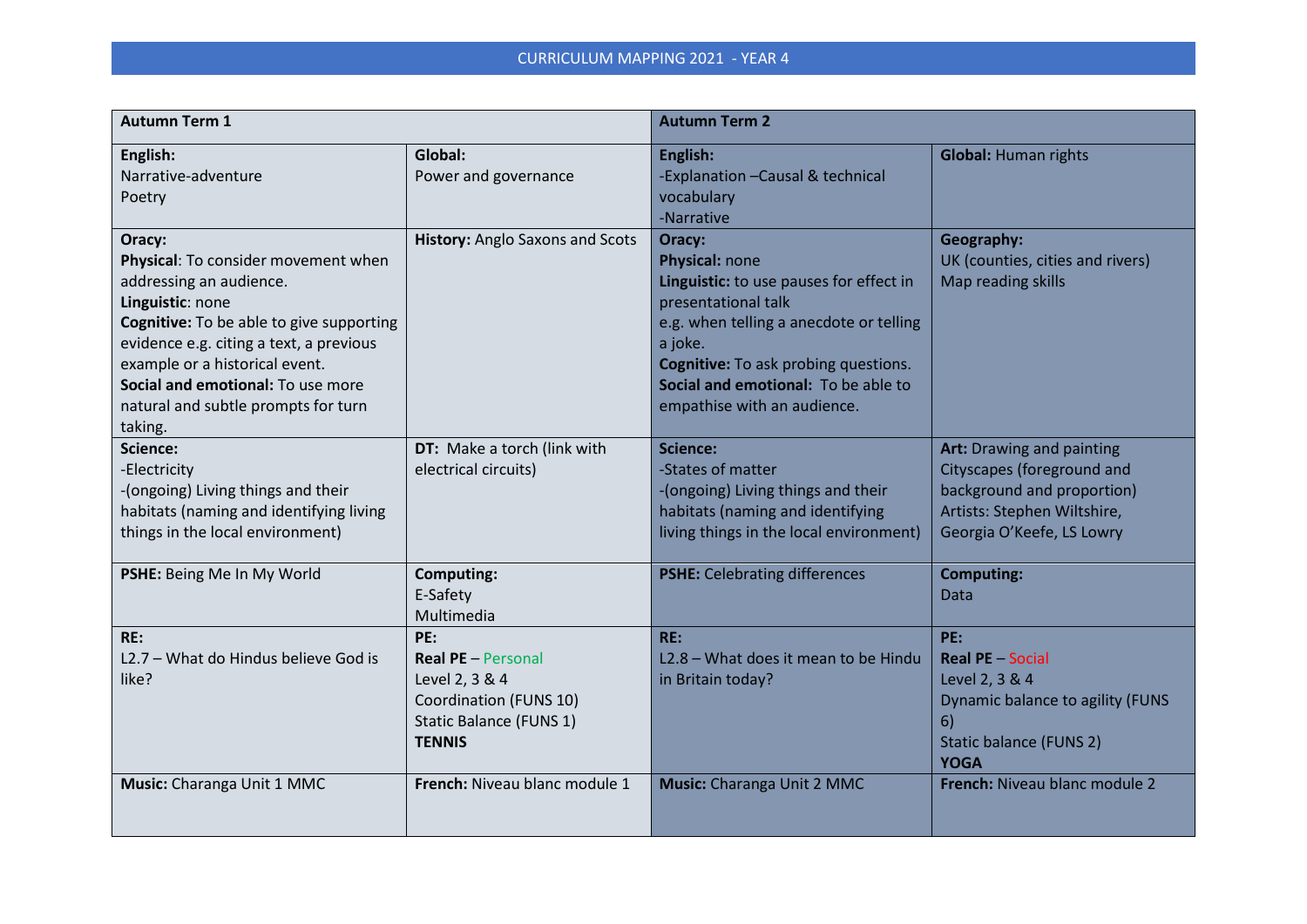| <b>Spring Term 1</b>                                                                                                                                                                                                                                                                                                                                                    |                                                                                                                                             | <b>Spring Term 2</b>                                                                                                                                                                                                                                                                                                   |                                                                                                                                         |
|-------------------------------------------------------------------------------------------------------------------------------------------------------------------------------------------------------------------------------------------------------------------------------------------------------------------------------------------------------------------------|---------------------------------------------------------------------------------------------------------------------------------------------|------------------------------------------------------------------------------------------------------------------------------------------------------------------------------------------------------------------------------------------------------------------------------------------------------------------------|-----------------------------------------------------------------------------------------------------------------------------------------|
| English:                                                                                                                                                                                                                                                                                                                                                                | Global:                                                                                                                                     | English:                                                                                                                                                                                                                                                                                                               | Global:                                                                                                                                 |
| -Recount-Letter                                                                                                                                                                                                                                                                                                                                                         | Sustainable development and                                                                                                                 | -Recount-Letter                                                                                                                                                                                                                                                                                                        | Peace and conflict                                                                                                                      |
| -Narrative                                                                                                                                                                                                                                                                                                                                                              | globalisation                                                                                                                               | -Narrative                                                                                                                                                                                                                                                                                                             |                                                                                                                                         |
| Oracy:<br>Physical: none<br>Linguistic: To carefully consider the<br>words and phrasing they use to express<br>their ideas and how this supports the<br>purpose of talk.<br>Cognitive: To reflect on their own oracy<br>skills and identify areas of strength and<br>areas to improve.<br>Social and emotional: To consider the<br>impact of their words on others when | <b>Geog: Biomes and water cycle</b>                                                                                                         | Oracy:<br>Physical: To consider movement<br>when addressing an audience.<br>Linguistic: none<br><b>Cognitive:</b> To be able to give<br>supporting evidence e.g. citing a text,<br>a previous example or a historical<br>event.<br>Social and emotional: To use more<br>natural and subtle prompts for turn<br>taking. | History: Early Islamic civilisation<br>e.g. Bagdad                                                                                      |
| giving feedback.<br>Science:<br>-States of matter<br>-(ongoing) Living things and their<br>habitats (naming and identifying living<br>things in the local environment)                                                                                                                                                                                                  | DT: Textiles (sewing, stitching<br>through layers possible English<br>links?)                                                               | <b>Science:</b><br>-Sound<br>-(ongoing) Living things and their<br>habitats (naming and identifying<br>living things in the local environment)                                                                                                                                                                         | <b>Art: Lino printing</b><br>(note: string on the cardboard)                                                                            |
| <b>PSHE: Dreams and Goals</b>                                                                                                                                                                                                                                                                                                                                           | <b>Computing:</b><br>Internet<br>Multimedia                                                                                                 | <b>PSHE: Healthy Me</b>                                                                                                                                                                                                                                                                                                | <b>Computing:</b><br>Multimedia                                                                                                         |
| RE:<br>L2.9 - How do festivals and worship<br>show what matters to a Muslim?                                                                                                                                                                                                                                                                                            | PE:<br><b>Real PE</b> - Cognitive<br>Level 2, 3 & 4<br><b>Dynamic balance (FUNS 5)</b><br><b>Static balance (FUNS 4)</b><br><b>REAL GYM</b> | RE:<br>$L2.5 - Why$ do Christians call the day<br>Jesus died 'Good Friday'?                                                                                                                                                                                                                                            | PE:<br><b>Real PE</b> - Creative<br>Level 2, 3 & 4<br>Co-ordination (FUNS 9)<br><b>Counter Balance (FUNS 7)</b><br><b>NETBALL / TAG</b> |
| <b>Music:</b><br><b>Whole Class Ensemble tuition</b>                                                                                                                                                                                                                                                                                                                    | French: Niveau blanc module 3                                                                                                               | <b>Music:</b><br><b>Whole Class Ensemble tuition</b>                                                                                                                                                                                                                                                                   | French: Niveau blanc module 4                                                                                                           |